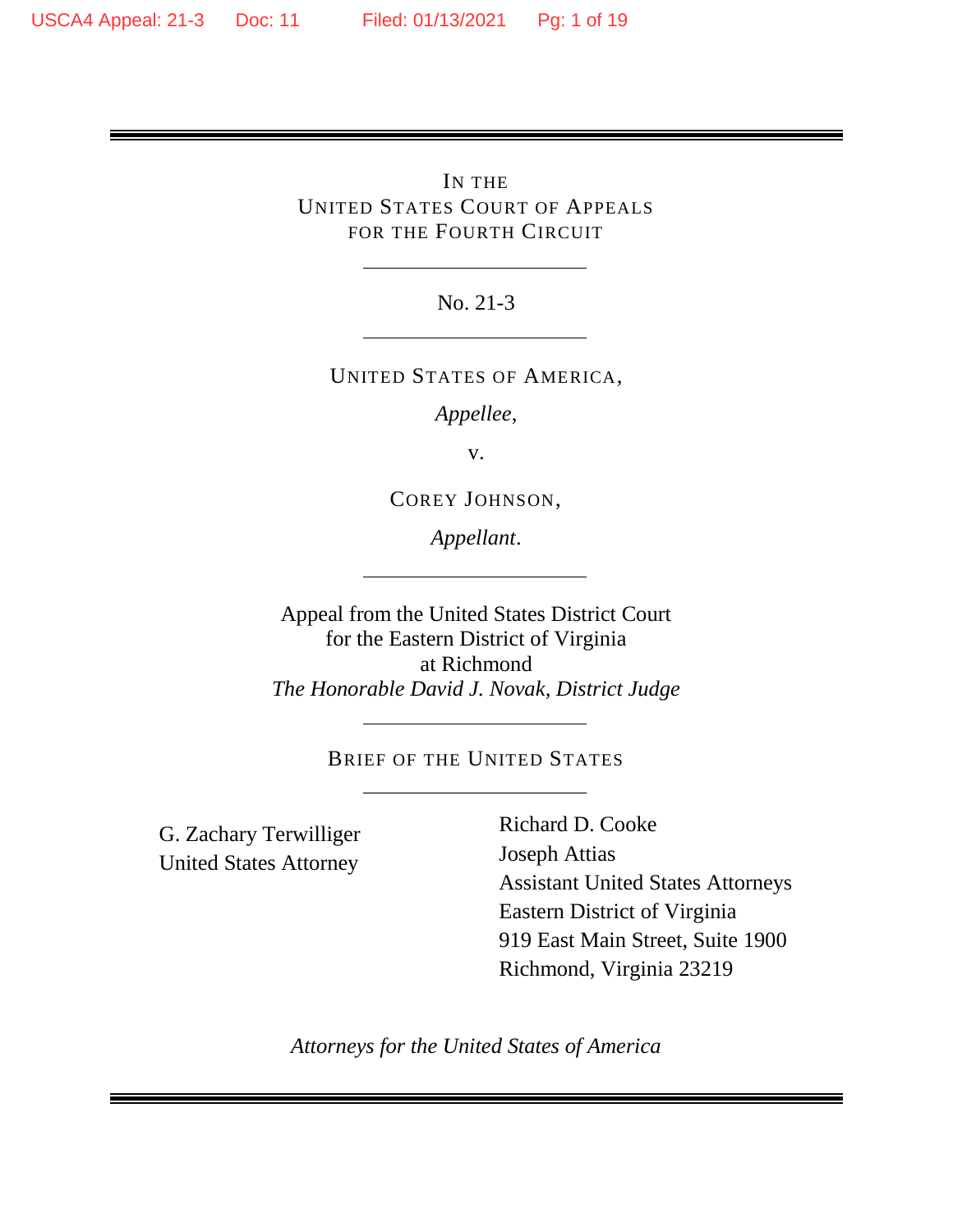# **Table of Contents**

| A.              | Johnson's conviction, sentence, and the government's cross-   |  |
|-----------------|---------------------------------------------------------------|--|
| <b>B.</b>       |                                                               |  |
| $\mathcal{C}$ . |                                                               |  |
| D.              |                                                               |  |
|                 |                                                               |  |
|                 |                                                               |  |
| A <sub>1</sub>  | The district court correctly held that Johnson's challenge is |  |
| <b>B.</b>       | The district court correctly held that its 2005 order did not |  |
|                 |                                                               |  |
|                 |                                                               |  |
|                 |                                                               |  |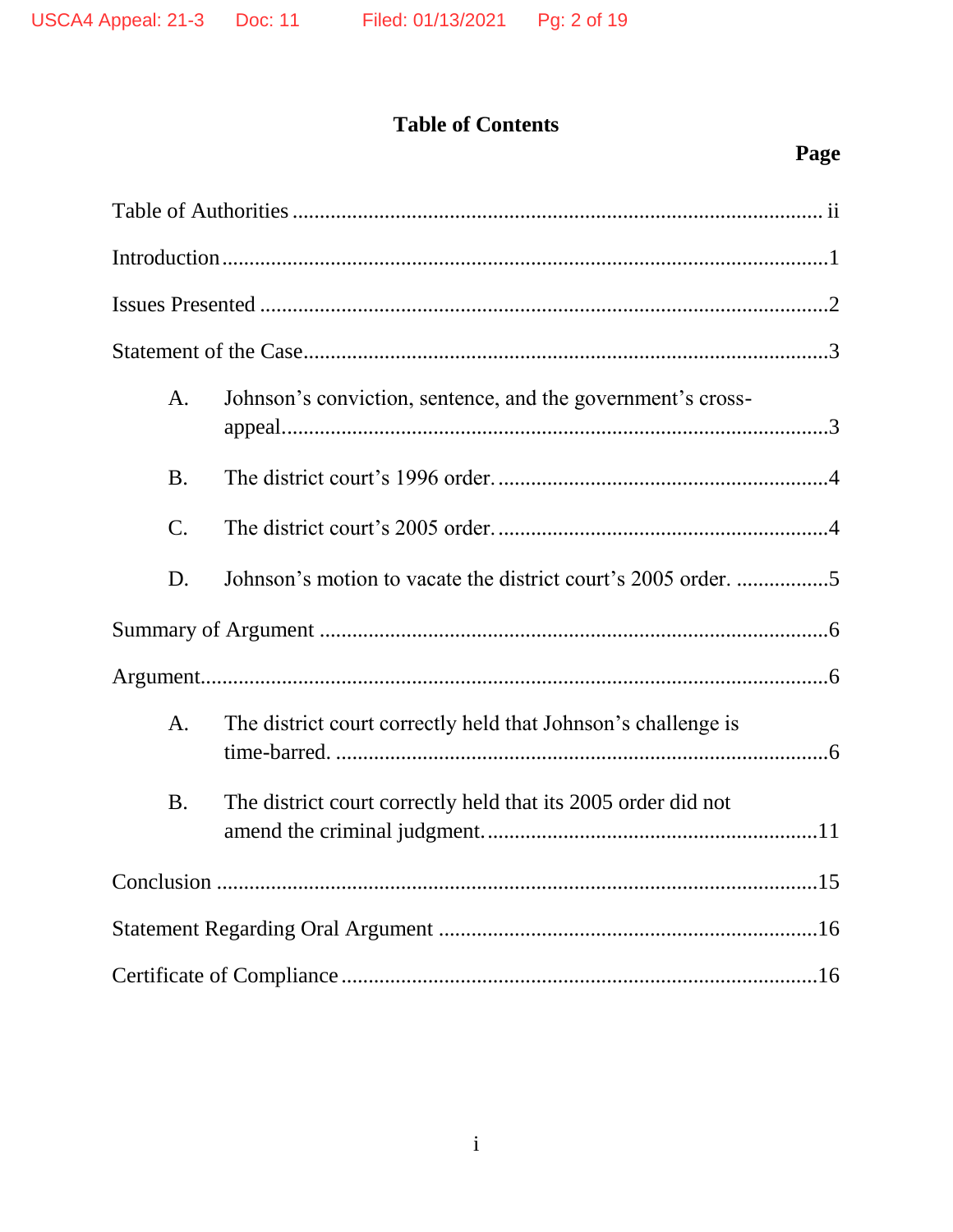## **Table of Authorities**

## **Cases**

| Chicot County Drainage District v. Baxter State Bank,           |  |
|-----------------------------------------------------------------|--|
|                                                                 |  |
|                                                                 |  |
| Insurance Corp. of Ireland v. Compagnie des Bauxites de Guinee, |  |
|                                                                 |  |
|                                                                 |  |
|                                                                 |  |
|                                                                 |  |
|                                                                 |  |
|                                                                 |  |
|                                                                 |  |
|                                                                 |  |
|                                                                 |  |
|                                                                 |  |

## **Statutes**

## **Rules and Other Authorites**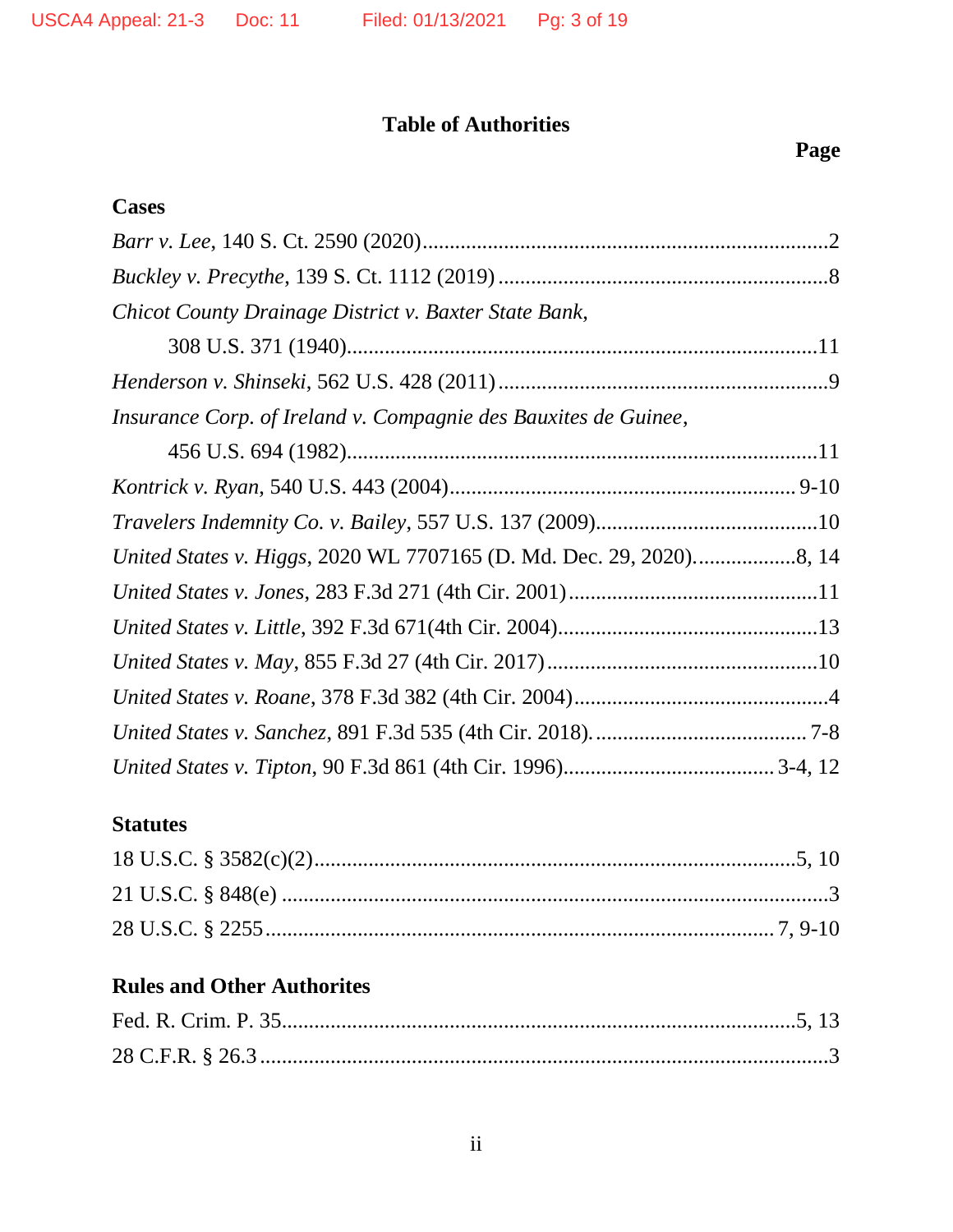#### **Introduction**

Appellant Corey Johnson was convicted in 1993 of murdering eight people. He received a death sentence on seven of these convictions. In 1996, this Court affirmed his convictions and sentences on direct appeal, and in 2004 on collateral review. After filing three stay applications with this Court within approximately a week of his execution date—and hours after this Court denied all of them—Johnson now files a new appeal attacking his sentence.

At 11:15 PM on Sunday, January 10, 2021, Johnson filed in the district court a "motion to vacate" an order that the district court entered in 2005 and that Johnson never appealed. According to Johnson's new filing, the district court lacked authority in 2005 under Federal Rule of Criminal Procedure 35(a) to amend an earlier order it had entered in 1996, specifying in certain respects how Johnson's death sentence would be carried out. The government responded to Johnson's new filing at midnight on January 12, 2021, and the district court denied Johnson's motion to vacate later that day. The district court made clear that its 2005 order did not—contrary to Johnson's argument—amend the judgment of conviction. It further held that even on Johnson's own terms, his challenge to the district court's purported amendment of its judgment was procedurally unsound and extremely late. Johnson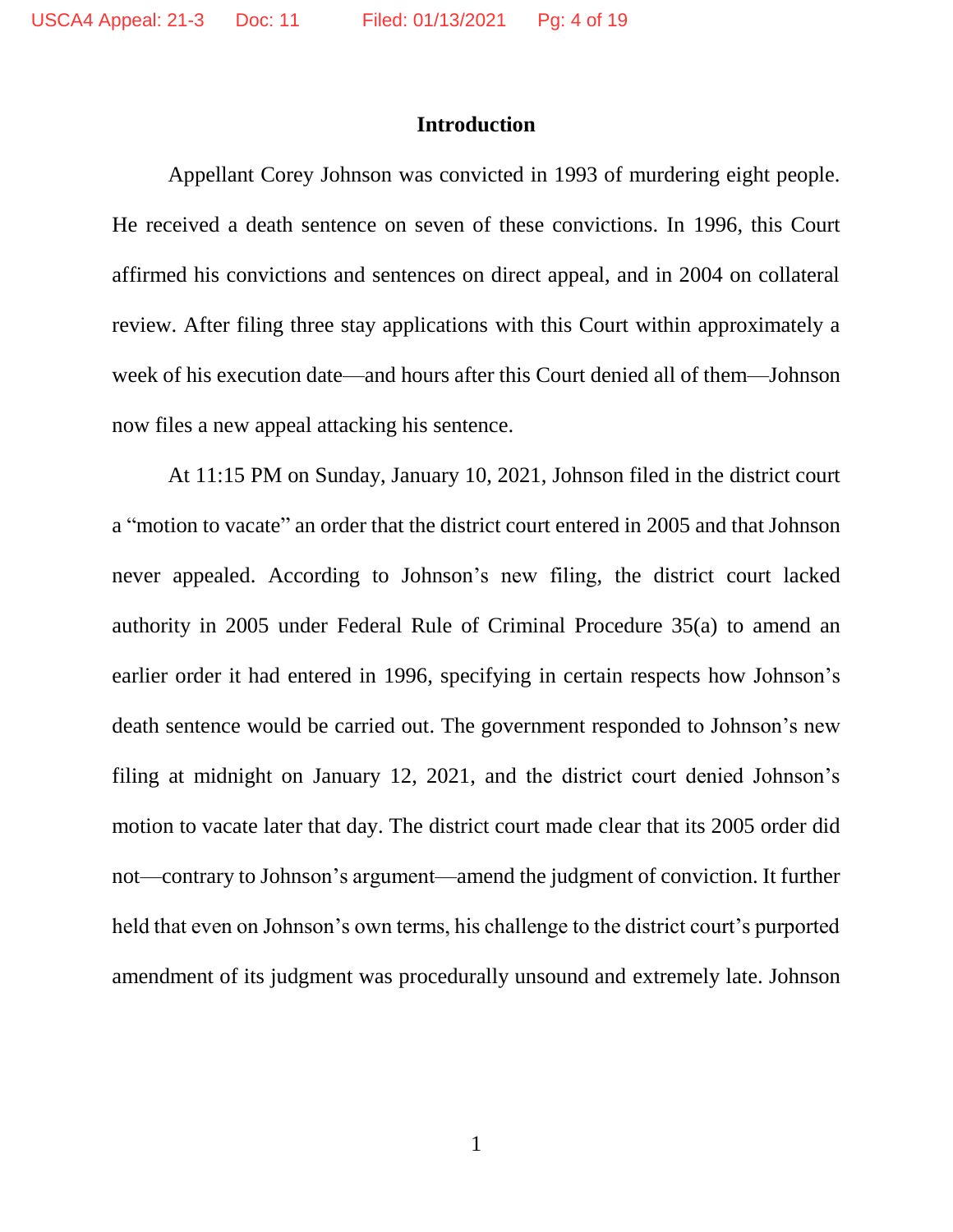$\overline{\phantom{a}}$ 

now appeals the district court's ruling.<sup>1</sup> Apparently seeking to avoid the high standards for a last-minute stay, *see, e.g.*, *Barr v. Lee*, 140 S. Ct. 2590, 2591 (2020), Johnson simply requests an expedited ruling instead of filing a motion for a stay. But regardless of how his appeal is labeled, he seeks a last-minute intervention in his execution for a claim that he could have pursued a decade and a half ago.<sup>2</sup> This Court should reject that request.

#### **Issues Presented**

1. May a defendant wait a decade and a half to challenge an order that addresses the execution of his sentence?

2. Did the district court's amendment of a post-judgment order in 2005 constitute an impermissible amendment of the judgment itself?

<sup>&</sup>lt;sup>1</sup> Johnson noted his appeal on January 12, 2021, and around 10:00 PM that evening filed his opening brief. Johnson then filed a corrected brief at 12:04 AM on January 13. Due to the expedited nature of the case, the Court ordered the government to submit its response brief by 2:00 PM on January 13, 2021.

<sup>2</sup> On January 12, 2021, a district judge outside the Fourth Circuit entered a preliminary injunction prohibiting Johnson's January 14 execution on unrelated grounds. *See In the Matter of the Federal Bureau of Prisons' Execution Protocol Cases*, No. 1:19-mc-145, Dkt. No. 395 (D.D.C. Jan. 12, 2021). The government immediately appealed the district court's order and on January 13, sought emergency relief from the D.C. Circuit. *See In re: FBOP Execution Protocol Cases*, 21-5004, ECF No. 1879763 (D.C. Cir. Jan. 13, 2021).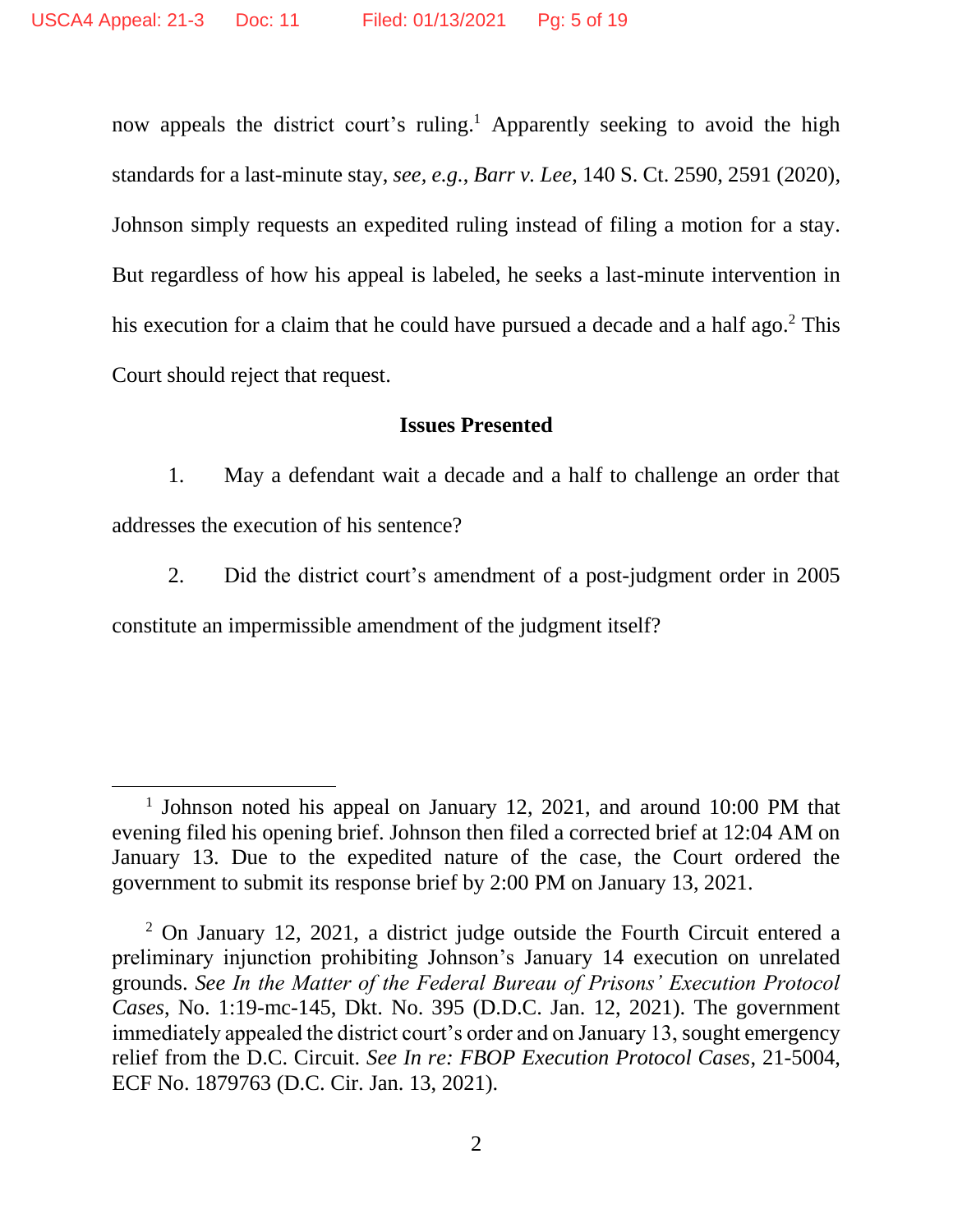#### **Statement of the Case**

#### **A. Johnson's conviction, sentence, and the government's cross-appeal.<sup>3</sup>**

On February 16, 1993, a jury sentenced Johnson to death for seven murders under 21 U.S.C. §  $848(e)(1)(A)$ . Thereafter, the district court imposed those death sentences and entered a judgment. But the court stayed the implementation of the death sentences because it concluded that "no federal statute provided authorization for the specific means of executing such sentences." *United States v. Tipton*, 90 F.3d 861, 901–02 (4th Cir. 1996), *cert. denied*, 520 U.S. 1253 (1997). Although federal regulations did provide for the method in which the sentence would be carried out, *id.* (citing 28 C.F.R. § 26.3), the court concluded that the regulations exceeded the government's authority. Thus, the court imposed the death sentences themselves, but "entered an order affirmatively staying the executions until such time as Congress provided specific authorization of means." *Id*. at 902.

This Court reversed in relevant part, holding that while Congress may "legislate the means of executing federal death sentences," the Executive Branch could address the means of execution through regulations. *Id*. This Court therefore remanded the case to the district court "with instructions to enter appropriate orders

 $\overline{\phantom{a}}$ 

<sup>&</sup>lt;sup>3</sup> Due to the compressed timeframe and accelerated briefing schedule, the government recounts only the procedural history pertinent to the instant appeal.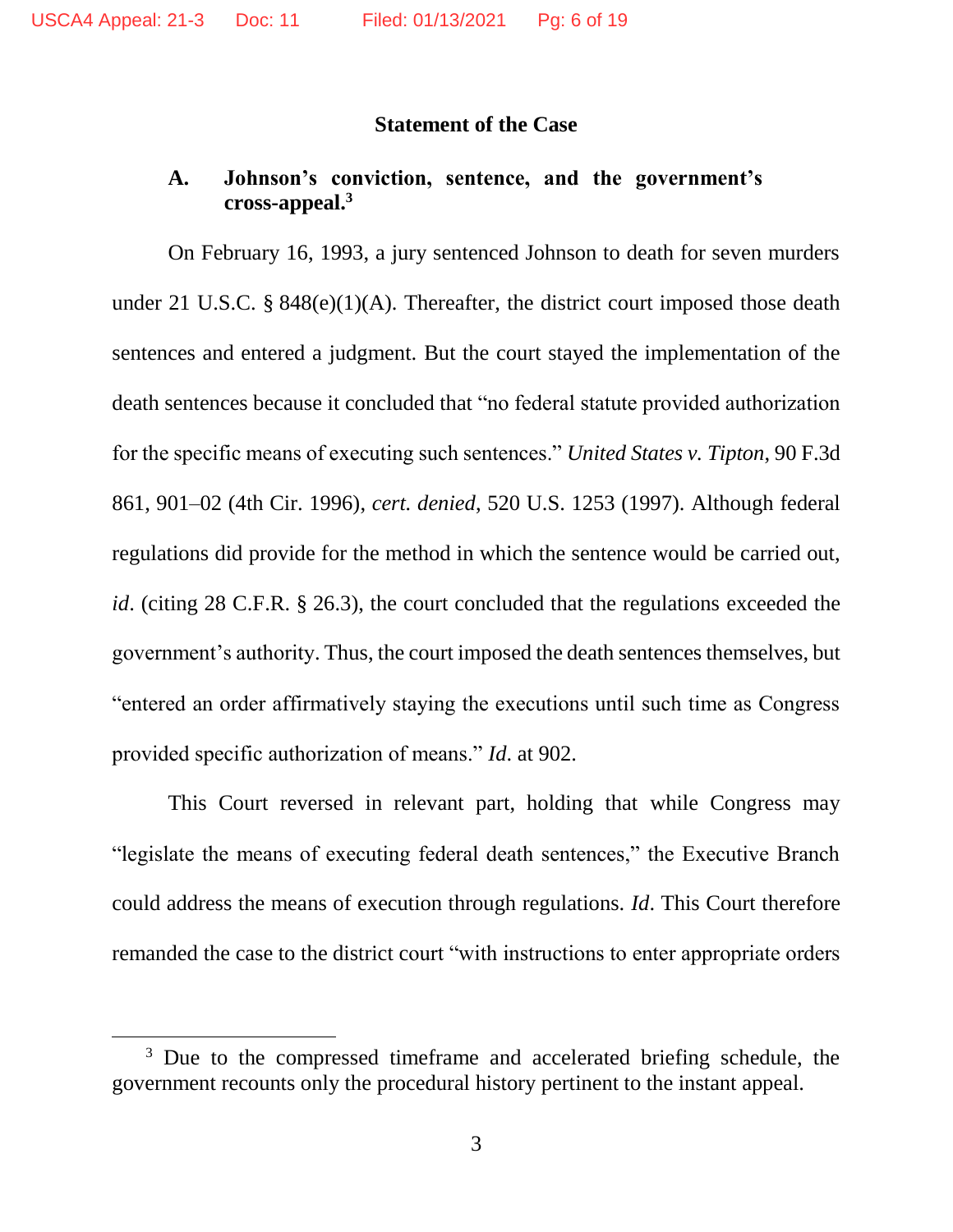for the executions in accordance with regulation promulgated by the Attorney General." *Id*. at 903.

#### **B. The district court's 1996 order.**

On remand, the district court entered an order on November 22, 1996, addressing the implementation of Johnson's death sentence. The court styled that order as an "order of execution"—not as a modification of the underlying criminal judgment of conviction. The order provided that Johnson be released "to the custody of a U.S. Marshal who shall supervise implementation of the sentence of death, in the manner prescribed by the law of the Commonwealth of Virginia[.]" (ECF No. 107-6 at 1.) The order also specified that the U.S. Marshal "charged with supervising the implementation of the sentence of death may use appropriate State or local facilitates and services of an appropriate State of local official for the purposes[.]" (*Id*.)

#### **C. The district court's 2005 order.**

In 2005, following the conclusion of post-conviction litigation, *see United States v. Roane*, 378 F.3d 382, 396–407 (4th Cir. 2004), *cert. denied*, 546 U.S. 810 (2005), the government sought the vacatur of the court's 1996 execution order. As the government explained, the 1996 order directed the government to carry out the execution at "the State correctional facility housing the death chamber" and "in the manner prescribed by the law of the Commonwealth of Virginia." (ECF No. 107-8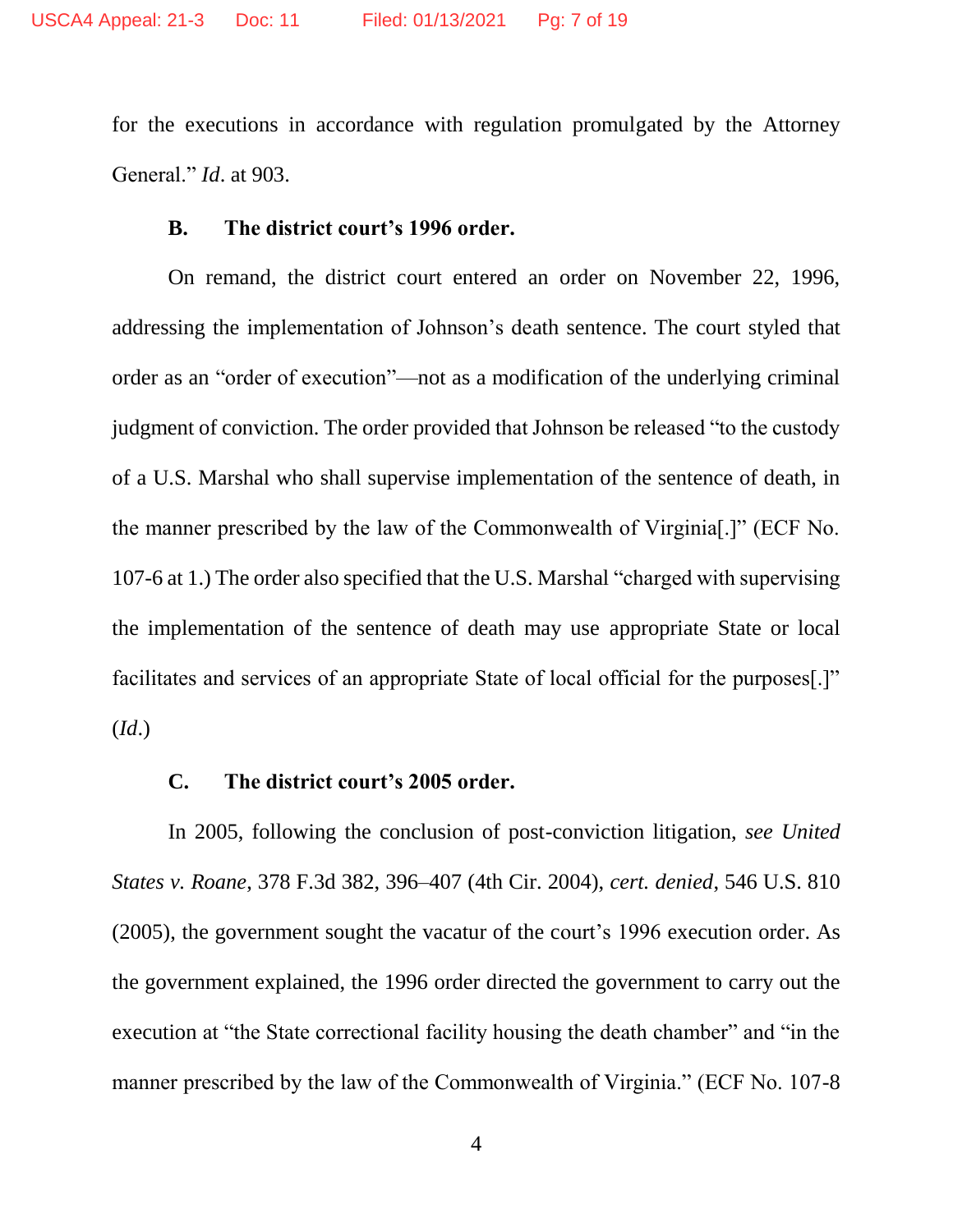at 3.) In 1996, the government did not have a facility for carrying out the death penalty. (*Id*.) The government explained that, because it had since built such a facility at Terre Haute Federal Correctional Institute in Indiana, there was "no continuing reason" for the court "to designate 'the State facility housing the death chamber' as the place where [Johnson's] execution should be carried out." (*Id*. at 4.) In opposing the government's motion, Johnson "did not challenge the Court's jurisdiction or suggest in any way that the Court lacked the authority" to grant the requested relief. (ECF No. 111 at 2.)

On November 17, 2005, the district court granted the government's motion and vacated its 1996 order. (ECF No. 107-2.) The court followed with an order directing that "the sentence shall be executed on a date and at a place designated by the Director of the Federal Bureau of Prisons[.]" (ECF No. 107-3.) Johnson did not appeal.

#### **D. Johnson's motion to vacate the district court's 2005 order.**

Fifteen years later, at 11:15 PM on January 10, 2021, four days before his scheduled execution, Johnson filed a "motion to vacate" in the district court. (ECF No. 107.) There, he argued that the district court's 2005 amendment to its 1996 order specifying how his death sentence would be carried out violated Federal Rule of Criminal Procedure 35(a) and 18 U.S.C. § 3582(c), and that the court had acted without jurisdiction in issuing it. (*Id*.) The next day, at 10:54 AM, the district court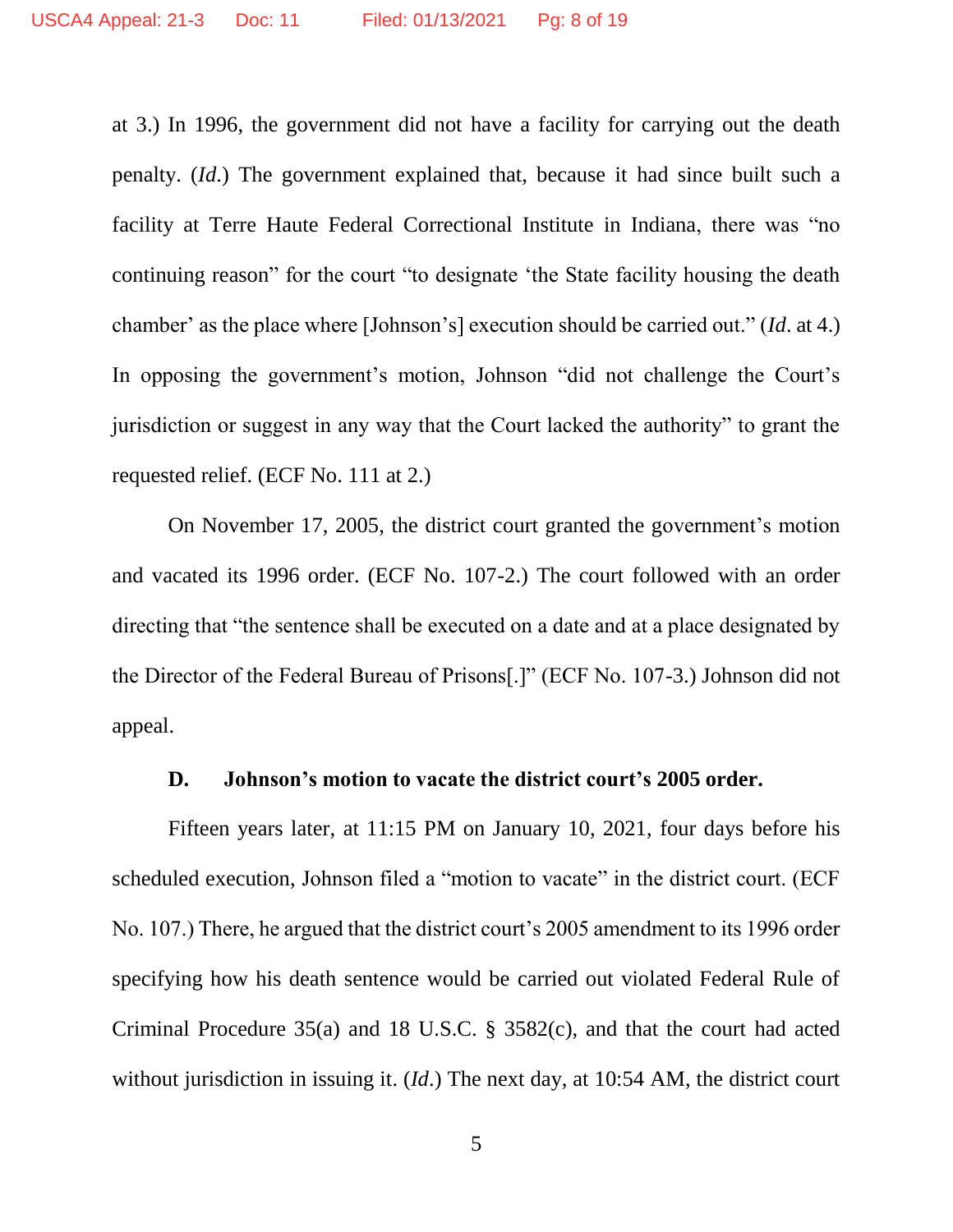ordered the government to respond by 8:00 AM on January 12, 2021. (ECF No. 108.) The district court also noted that "[d]ue to the expedited nature of this issue [it] intend[ed] to rule on the Defendant's motion without a reply[.]" (*Id*.) The government responded in opposition at midnight on January 12. (ECF No. 110.) At 12:51 PM on January 12, the district court denied the defendant's motion to vacate. (ECF No. 111.)

This appeal followed.

#### **Summary of Argument**

The district court correctly rejected Johnson's motion to vacate the 2005 order as untimely and meritless. Johnson waited 15 years, until the eve of execution, to file the motion—long after the deadline for any procedurally valid challenge had passed. In any event, as the district court correctly recognized, its post-judgment order—entered at the direction of this Court following a successful government appeal of an order ancillary to the judgment that prohibited implementation of the death sentence—was not part of the judgment itself, and was validly subject to modification. This Court should affirm the denial of Johnson's motion to vacate.

#### **Argument**

## **A. The district court correctly held that Johnson's challenge is time-barred.**

As the district court correctly held, Johnson's claim is procedurally improper and time-barred. Even assuming for the sake of argument that the 1996 order formed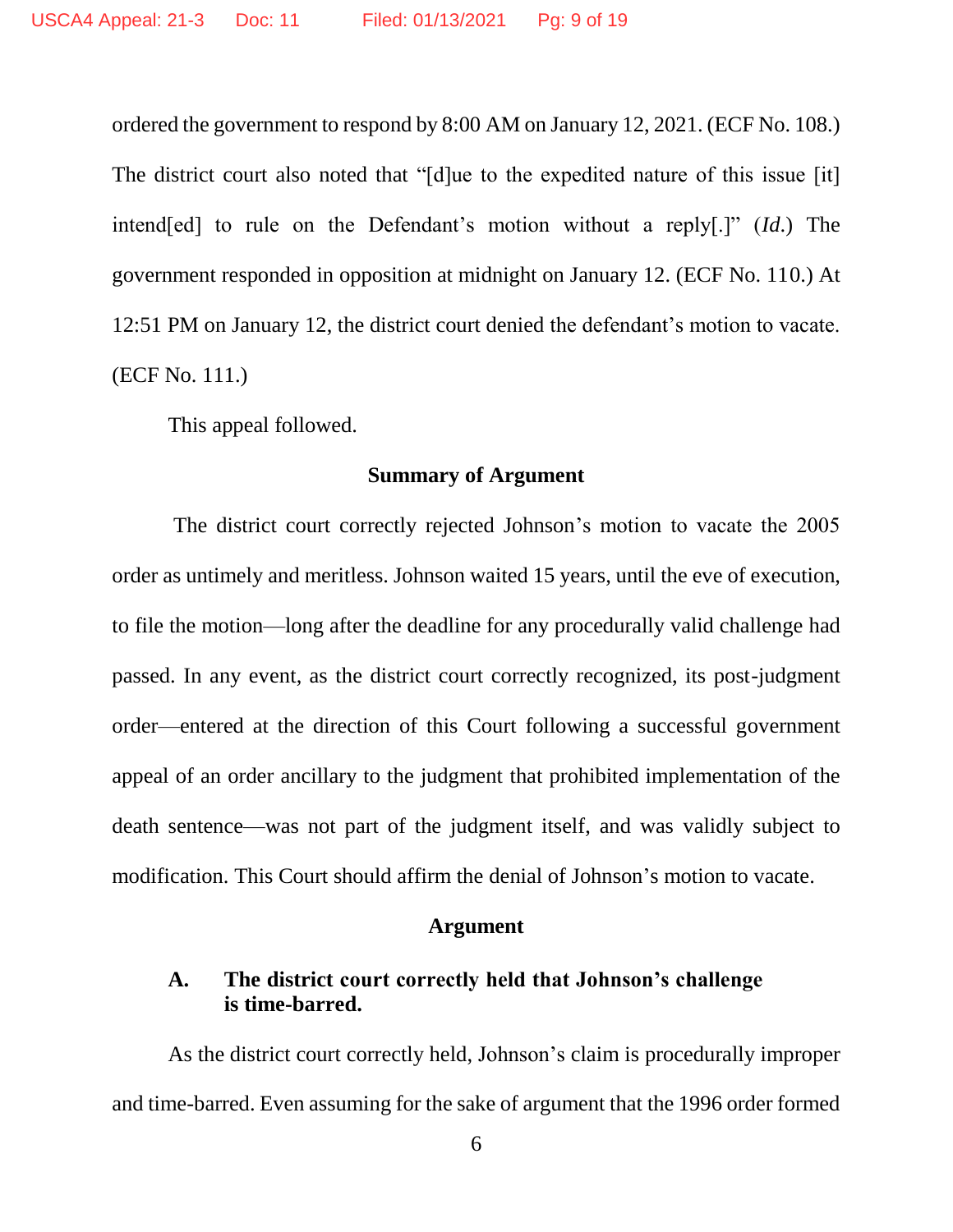part of Johnson's sentence, any claim that the 2005 order improperly modified his sentence comes approximately fifteen years too late.

As this Court recently explained, "Congress has provided a detailed roadmap to guide federal defendants who wish to contest the validity of their convictions or sentences," and "[u]nless a conviction or sentence is successfully challenged and overturned through this process, it is valid, and it stands." *United States v. Sanchez*, 891 F.3d 535, 538 (4th Cir. 2018). First, and most obviously, Johnson could have raised his present objections in 2005, when the government moved for the entry of the order he now challenges. Yet "in opposing the Government's motion, [Johnson] did not ... suggest in any way that the Court lacked the authority to enter new execution orders." (ECF No. 111 at 2.) Second, he could have filed an appeal in this Court, followed by a petition for a writ of certiorari in the Supreme Court. Yet he "did not appeal" within the applicable 14-day deadline. (*Id.*) Third, he could have sought to file a motion under 28 U.S.C. § 2255 to vacate, set aside, or correct his sentence. Indeed, his own theory of the case—that 1996 order formed part of the sentence and that the 2005 order improperly modified it—would suggest that very mechanism. But § 2255 is subject to "[a] 1-year period of limitation." 28 U.S.C. § 2255(f). As the district court explained, Johnson filed his present motion more than "fifteen years" after the statute of limitations "began to run," long after the one-year period expired. (*Id*. at 5.) In short, the deadlines for the lawful avenues for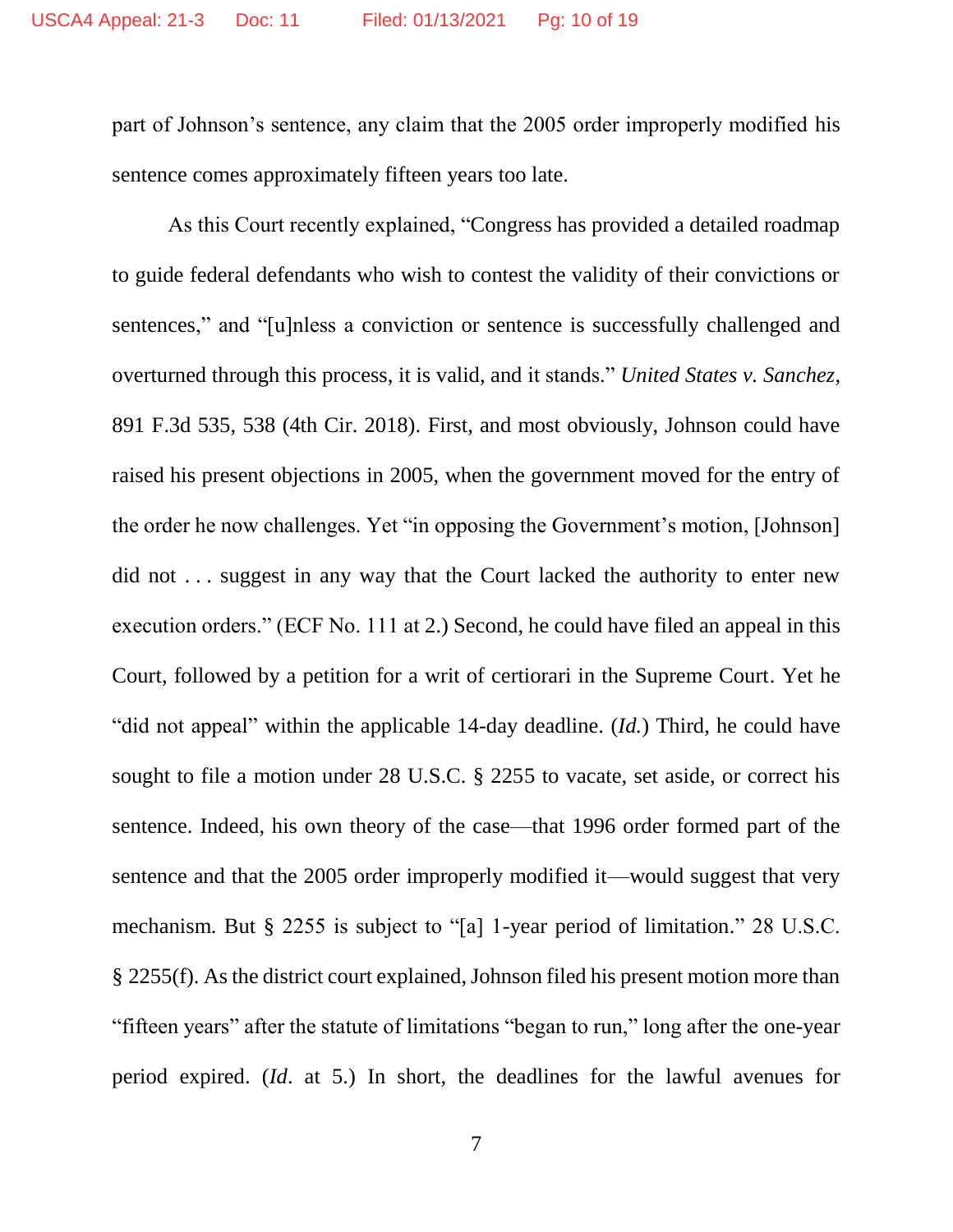challenging Johnson's sentence have all expired. That means that the sentence "is valid, and it stands." *Sanchez*, 891 F.3d at 538. "Any holding to the contrary would [] only skirt the efforts of Congress to provide a comprehensive route for challenging sentences[.]" *Id*.

Those deadlines amply justify the rejection of Johnson's claim, but the claim also is untimely under equitable principles governing last-minute efforts to halt executions. The Supreme Court has emphasized that such last-minute efforts "should be the extreme exception, not the norm," and that "'the last-minute nature of an application' that 'could have been brought' earlier, or 'an applicant's attempt at manipulation,' 'may be grounds for denial of a stay.'" *Bucklew v. Precythe*, 139 S. Ct. 1112, 1134 (2019). In this case, the government notified Johnson of his execution date on November 20, 2020, but Johnson did not raise his present objections at that time. (ECF No. 111 at 2.) Johnson asserts (ECF No. 107 at 1 n.1) that his counsel "became aware" of "this issue" after the "recent decision" in *United States v. Higgs*, No. 98-cr-520, 2020 WL 7707165 (D. Md. Dec. 29, 2020), but that does not excuse him for having failed to discover the "issue" himself before then. And even if it were a valid excuse for failing to challenge the 2005 order for a decade and a half, Johnson still unduly delayed in raising his present objections. Johnson waited until January 10, 2021—more than fifteen years after the entry of the challenged order, more than seven weeks after the scheduling of his execution, nearly two weeks after *Higgs*, and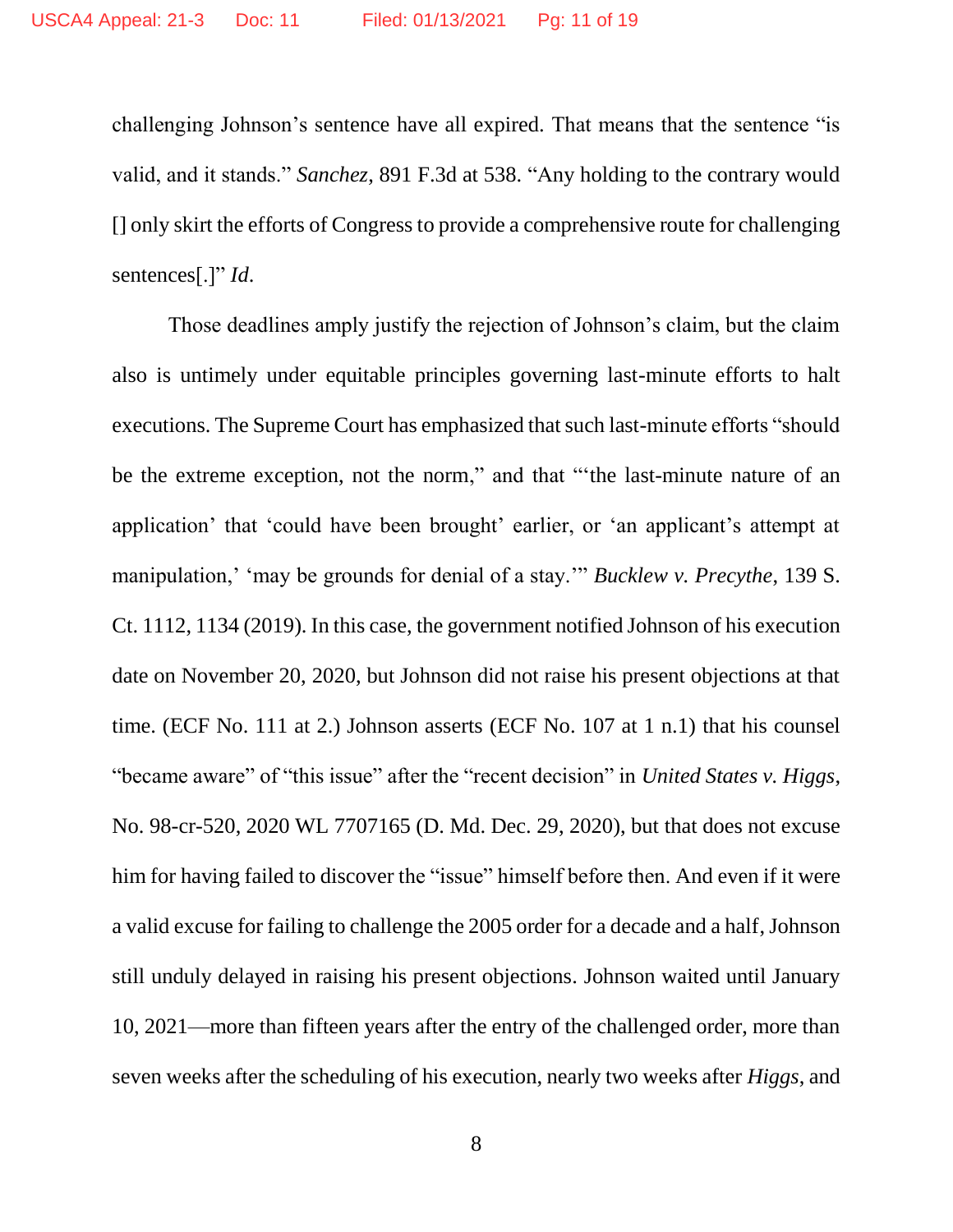just four days before the scheduled execution. Further, in an apparent effort to circumvent the Supreme Court's case law on last-minute stays of executions, he has sought expedited resolution of his appeal on the merits, instead of seeking a stay. And he has done all this as part of a "barrage of last-minute claims," whose "very numerosity . . . betrays a manipulative intention to circumvent . . . the Supreme Court's warnings against procedural gamesmanship." Order, *United States v. Johnson*, 20-15, ECF No. 26 at 3 (4th Cir. Jan. 12, 2021) (opinion of Wilkinson, J.). This Court should not reward such tactics.

Johnson argues that the district court lacked jurisdiction to enter the 2005 order and that, as a result, he may challenge it at any time, irrespective of § 2255's statute of limitations or other applicable deadlines. That contention errs in both premise and conclusion. To start, the purported defect in the 2005 order is not "jurisdictional." "Jurisdiction . . . is a word of many, too many, meanings." *Kontrick* v. *Ryan*, 540 U.S. 443, 454 (2004). Endeavoring "to bring some discipline to the use of the term," the Supreme Court has emphasized that "a rule should not be referred to as jurisdictional unless it governs a court's adjudicatory capacity, that is, its subject-matter or personal jurisdiction." *Henderson* v. *Shinseki*, 562 U.S. 428, 435 (2011). Applying that "strict definition," a court should treat a rule as jurisdictional only if the statute contains a "'clear' indication that Congress wanted the rule to be jurisdictional." *Id*. (citation omitted). Here, Johnson identifies no basis for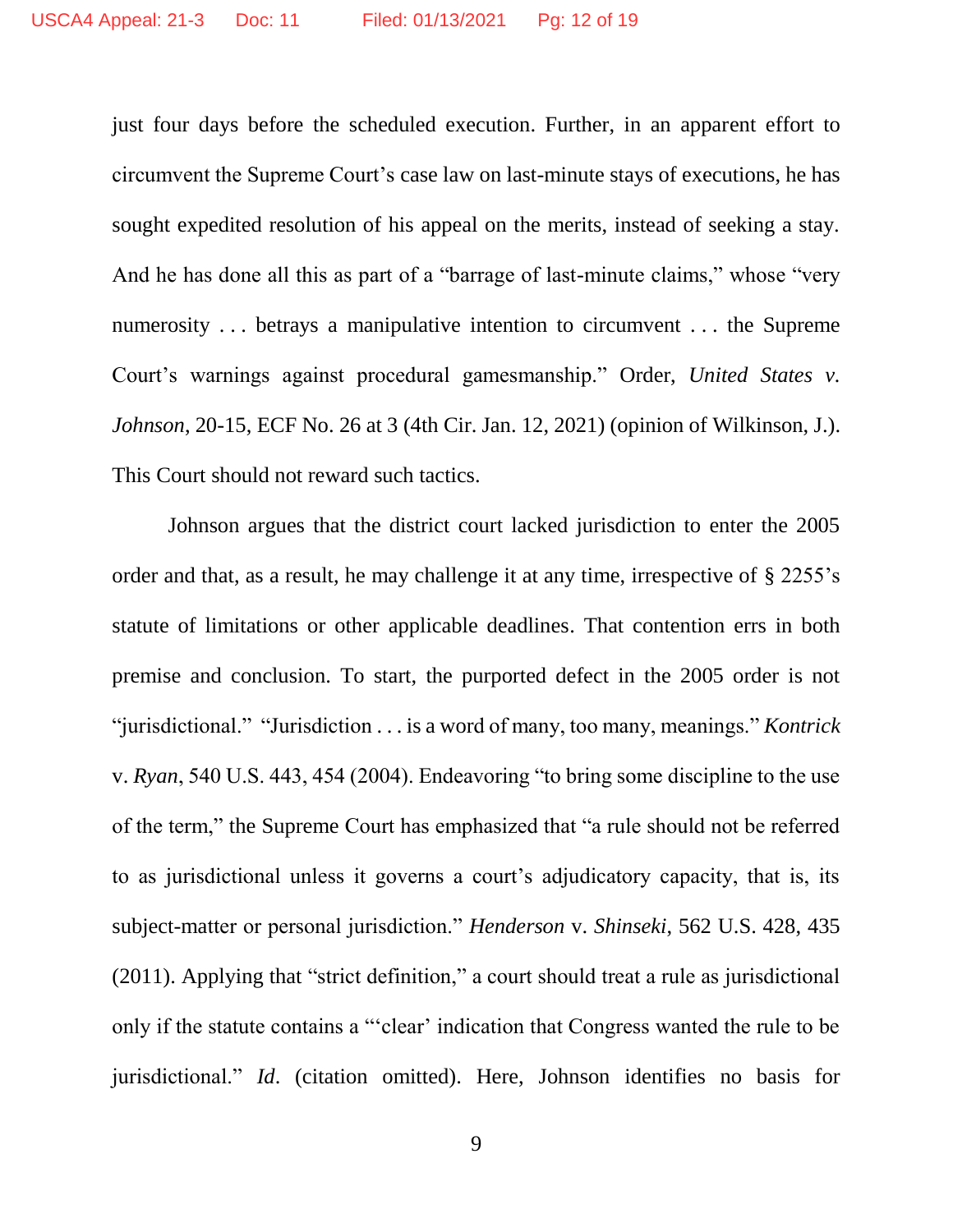concluding that the provisions he invokes—18 U.S.C. 3582(c) and Fed. R. Crim. P. 35—contain a clear indication that they pose *jurisdictional* obstacles to the 2005 order. Accordingly, even accepting for the sake of argument Johnson's assertion that the 2005 order involved a belated reconsideration of a sentencing determination an inaccurate description, for the reasons given below—Johnson fails to identify a jurisdictional limit that was transgressed in 2005. *See, e.g.*, *United States v. May*, 855 F.3d 271, 274–75 (4th Cir. 2017).

In addition, even if Johnson's objections could be labeled "jurisdictional," they would still be untimely. Section 2255 provides the appropriate route for challenges to jurisdictional defects in criminal cases after the conviction has become final; it explicitly states that a prisoner may move to vacate the sentence. As already discussed, however, § 2255 provides a one-year statute of limitations for such challenges; Johnson has brought his current claim long after that limitations period expired. Johnson relies on the general principle that a court may consider jurisdictional objections at any time, but the Supreme Court has repeatedly made clear that the principle applies only on direct review before finality, not on collateral review after finality. *See, e.g.*, *Travelers Indemnity Co. v. Bailey*, 557 U.S. 137, 154 (2009) ("[T]he need for finality forbids a court … to tunnel back for the purpose of reassessing prior jurisdiction.") (internal quotation marks and citation omitted); *Kontrick*, 540 U.S. at 455 n.9 ("Even subject-matter jurisdiction . . . may not be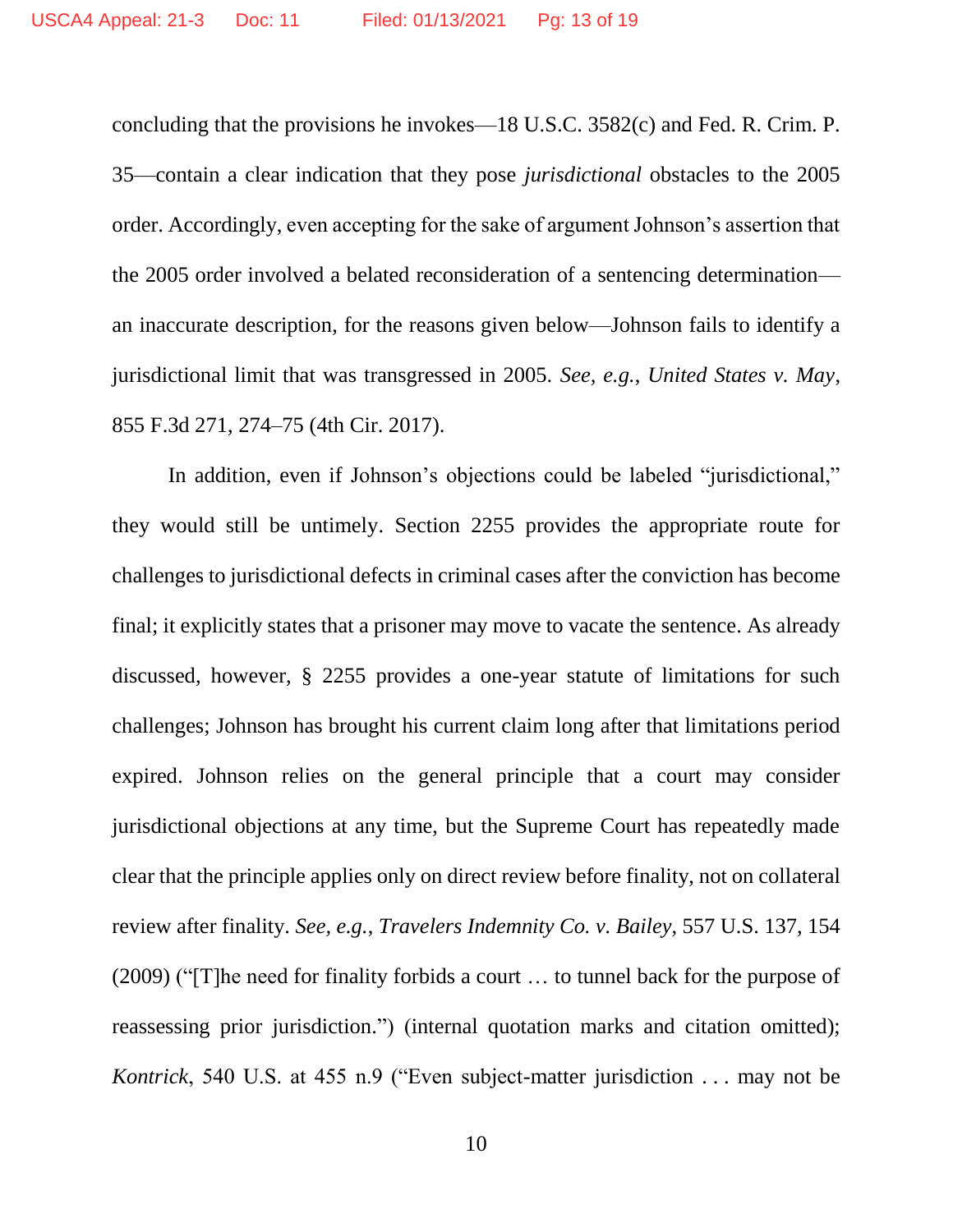attacked collaterally."); *Insurance Corp. of Ireland v. Compagnie des Bauxites de Guinee*, 456 U.S. 694, 702 n.9 (1982) ("A party that has had an opportunity to litigate the question of subject-matter jurisdiction may not . . . reopen that question in a collateral attack upon an adverse judgment."); *Chicot County Drainage District v. Baxter State Bank*, 308 U.S. 371, 376 (1940) ("[Jurisdictional determinations], while open to direct review, may not be assailed collaterally"). Johnson's repeated reliance on *United States v. Jones*, 283 F.3d 271 (4th Cir. 2001), is misplaced: That case involved an amendment to the criminal judgment itself rather than an amendment to an ancillary order, *see* 238 F.3d at 272–73, and in any event, that case involved a timely direct appeal from the amended judgment, not an untimely collateral attack.

In the final analysis, Johnson himself "recognize[s] that this issue likely should have been addressed sooner." (ECF No. 107 at 1 n.1). Indeed it should. "[A]t some point allowing these proceedings to travel further along this indefinite and interminable road brings the rule of law into disrepute." Order, *United States v. Johnson*, 20-15, ECF No. 26 at 4 (4th Cir. Jan. 12, 2021) (opinion of Wilkinson, J.).

## **B. The district court correctly held that its 2005 order did not amend the criminal judgment.**

Johnson's claim also fails on the merits. The gist of Johnson's argument, both below and on appeal, is that the district court lacked authority to amend its 1996 order directing the implementation of his death sentence. In order to lodge this challenge, Johnson repeatedly refers to the district court's 2005 order as an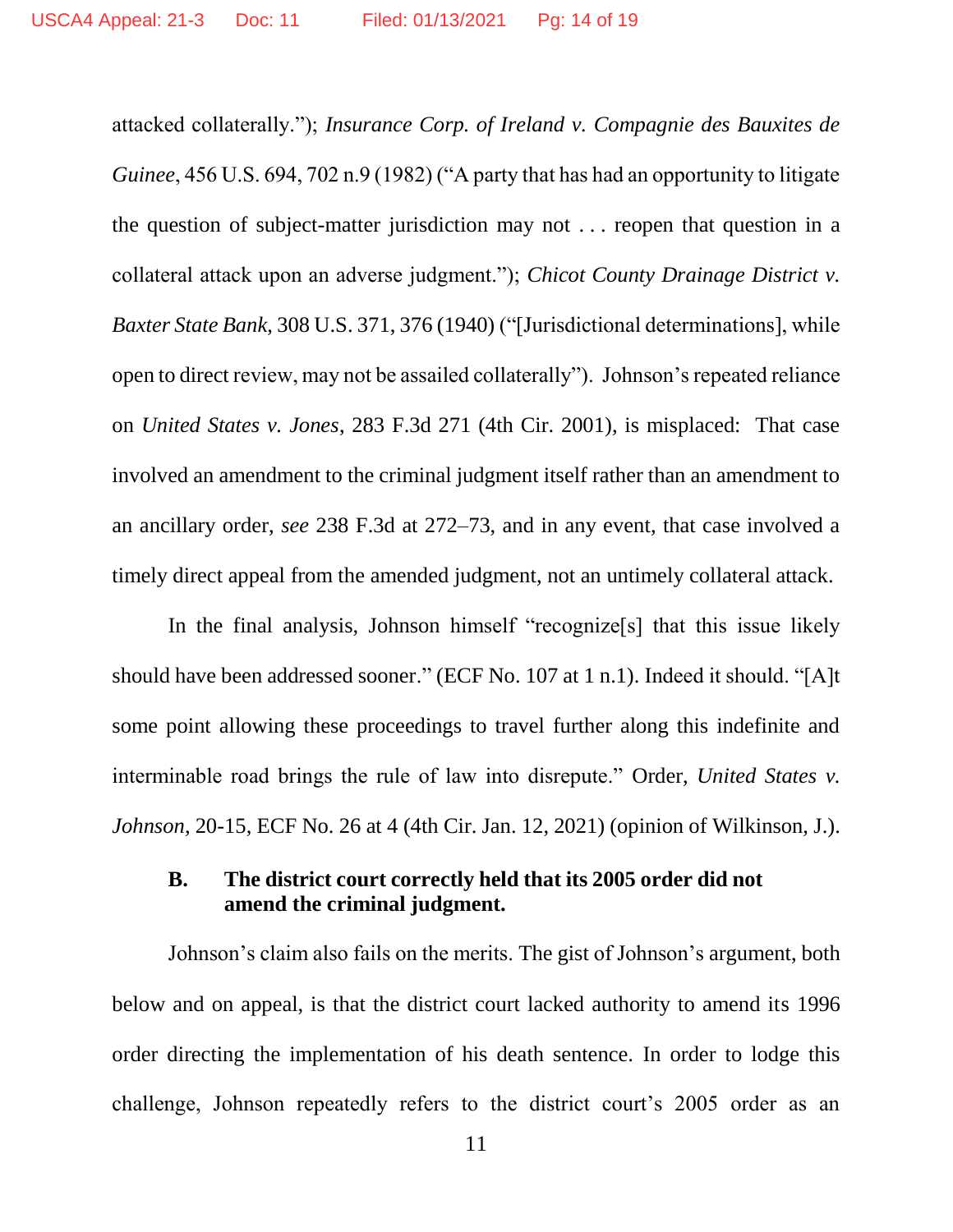amendment to the judgment of conviction. And, as the argument goes, the district court lacked the power in 2005 to amend its earlier judgment due to the principles of finality governing criminal judgments.

Johnson's argument fails for the threshold reason that the district court's 2005 order modified only its earlier order pertaining to the implementation of his sentence, not the judgment of conviction itself. Every aspect of the district court's rulings addressing the implementation of the death sentences demonstrated that they were ancillary to the judgment of conviction. The district court entered the judgment of conviction with the death sentences, but stayed that judgment of conviction on the theory that no lawful means existed for carrying out the judgment. This Court vacated that order, instructing the district court to "enter appropriate *orders for the executions*." *Tipton*, 90 F.3d at 902 (emphasis added). This was the appropriate relief for "the Government's cross-appeal from the district court's order staying execution." *Id.* at 903. That cross-appeal did not challenge the underlying judgment. And on remand, the district court did exactly what it was instructed to do: "enter appropriate orders" of execution.

Contrary to Johnson's arguments, the district court's 1996 order is styled not as any modification of the judgment, but as an "order of execution." And the district court later modified that order, again styling the updated order as an "order," not as a judgment of conviction. It would be difficult to identify a matter that more clearly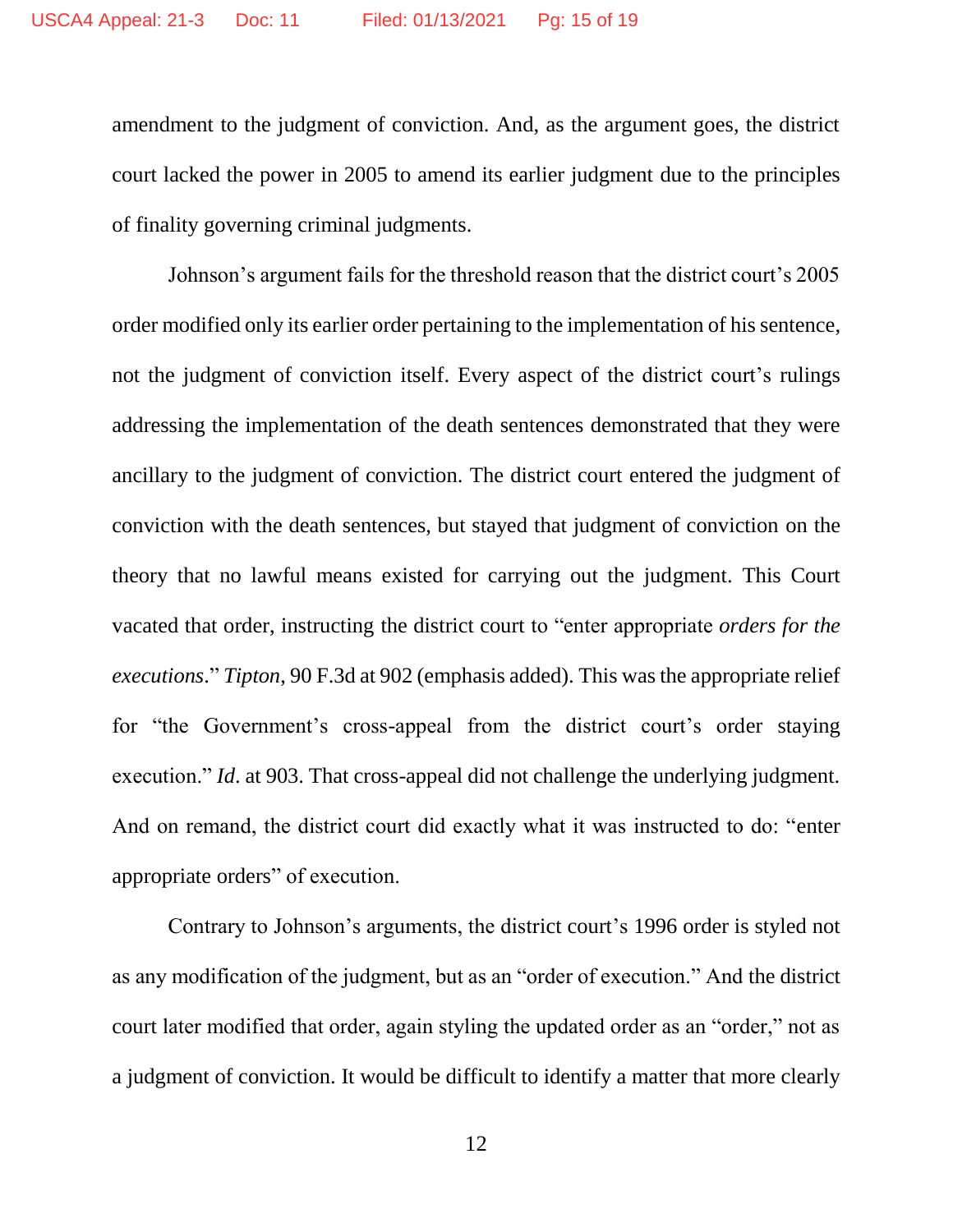counts as addressing the execution of a sentence than an order specifying the way in which a death sentence would be carried out. Just as a designation of where an inmate will serve his sentence deals with the execution of a sentence, so too does an order specifying how a death sentence will be carried out. And contrary to Johnson's argument, Fed. R. Crim. P. 35 does not govern the execution of a sentence. *See, e.g.*, *United States v. Little*, 392 F.3d 671, 679–80 (4th Cir. 2004) (Rule 35 does not govern challenge to how sentencing credit is calculated, an issue dealing with the execution of a sentence).

Johnson's own motion below effectively conceded the ancillary nature of the orders at issue. As he stated: "The Court thereafter entered the judgment imposing a sentence of death on Counts 8, 11, 17, 18, 19, 24, and 25. See Ex. 4 (ECF No. 593). Per its oral ruling, however, it did not include *an order for implementing* the death sentence." (ECF No. 107 at 2) (emphasis added). Johnson asserts that the judgment was not complete until the further orders that provided the procedures for executing the sentence. But the sentence here was the death sentence, which was complete and final without further orders. Indeed, that explains why a final judgment validly existed for Johnson's own direct appeal to this Court in *Tipton*.

In accord with Johnson's own description in his motion to vacate, the district court in denying relief correctly recognized that the 2005 order "did not modify the Judgment. Instead, it modified the orders directing how the judgment would be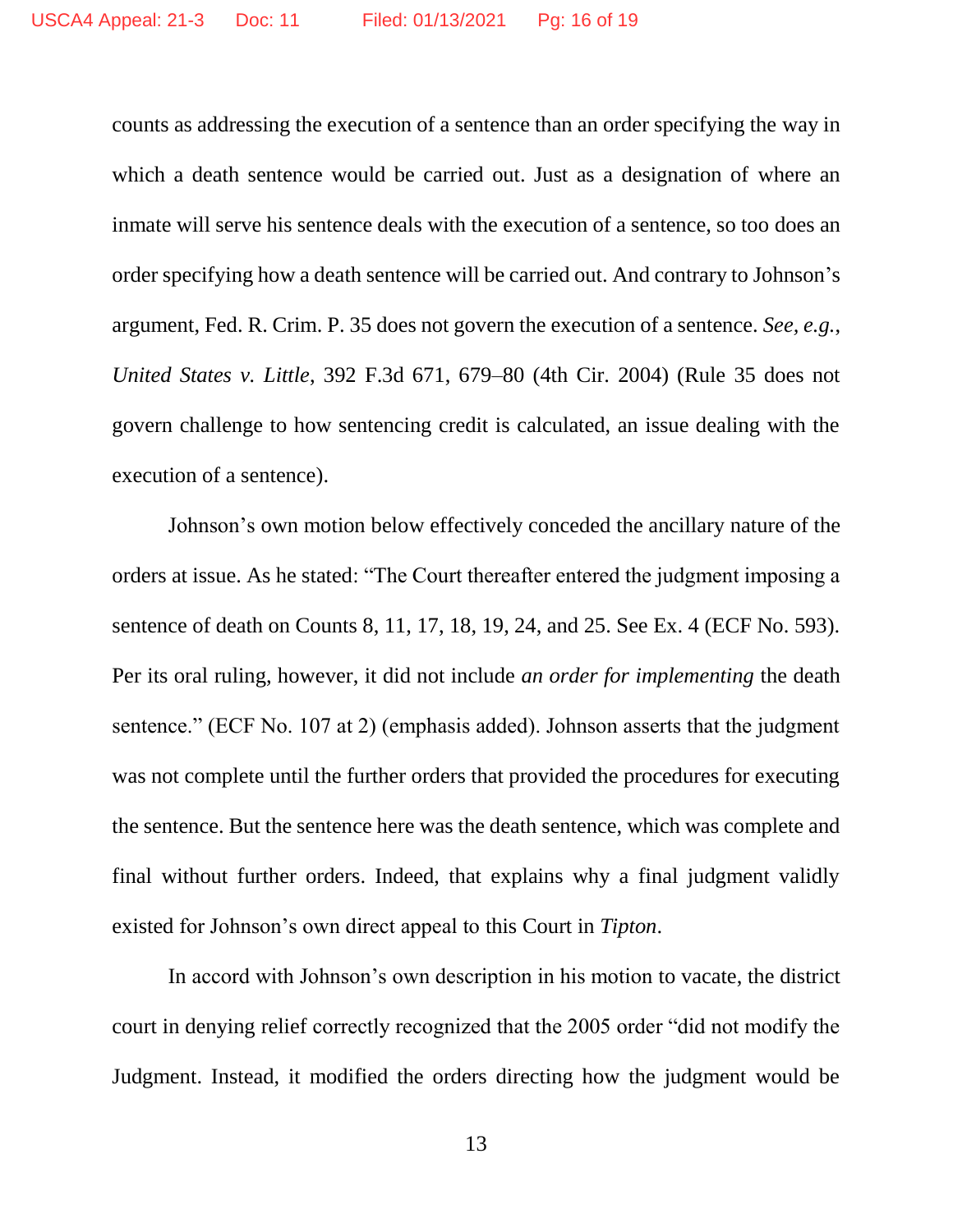implemented." (ECF No. 111 at 3.) Johnson offers no reason on appeal to question the district court's findings, and the district court's findings match exactly how the district court and this Court have consistently described the prior orders—as orders that are separate from the judgment and that address the execution of the sentence. Given that Johnson's argument is premised on a theory that the district court's 2005 order amended the criminal judgment, Johnson's failure on this score is fatal to his appeal. As the district court recognized, "[t]his fact forecloses Defendant's arguments, as he grounds his Motion in the finality of criminal *judgments*." (*Id*.) This Court should affirm for this reason as well.<sup>4</sup>

 $\overline{\phantom{a}}$ 

<sup>4</sup> Johnson's reliance on *United States v. Higgs*, 2020 WL 7707165 (D. Md. Dec. 29, 2020), is misplaced. Although the government disagrees with that ruling and has appealed it, *Higgs* is readily distinguishable. It does not address the series of orders like those entered in this case after a criminal judgment was entered, and it does not involve a case where a defendant seeks to attack an order entered more than a decade and a half ago.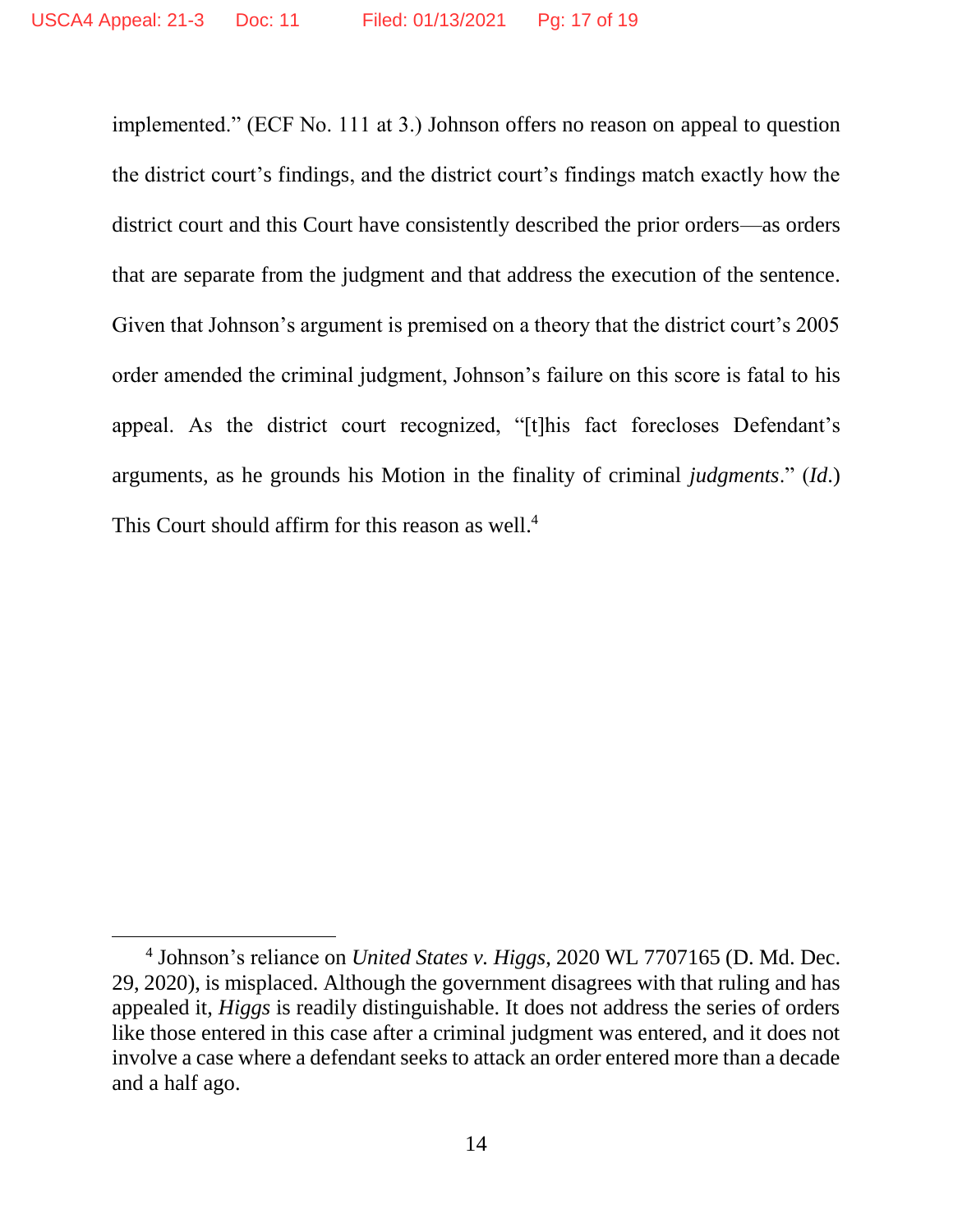## **Conclusion**

For the reasons explained above, this Court should affirm the district court's

denial of Johnson's motion to vacate.

Respectfully submitted,

G. Zachary Terwilliger United States Attorney

 $\sqrt{s}$ 

Richard D. Cooke Joseph Attias Assistant United States Attorneys